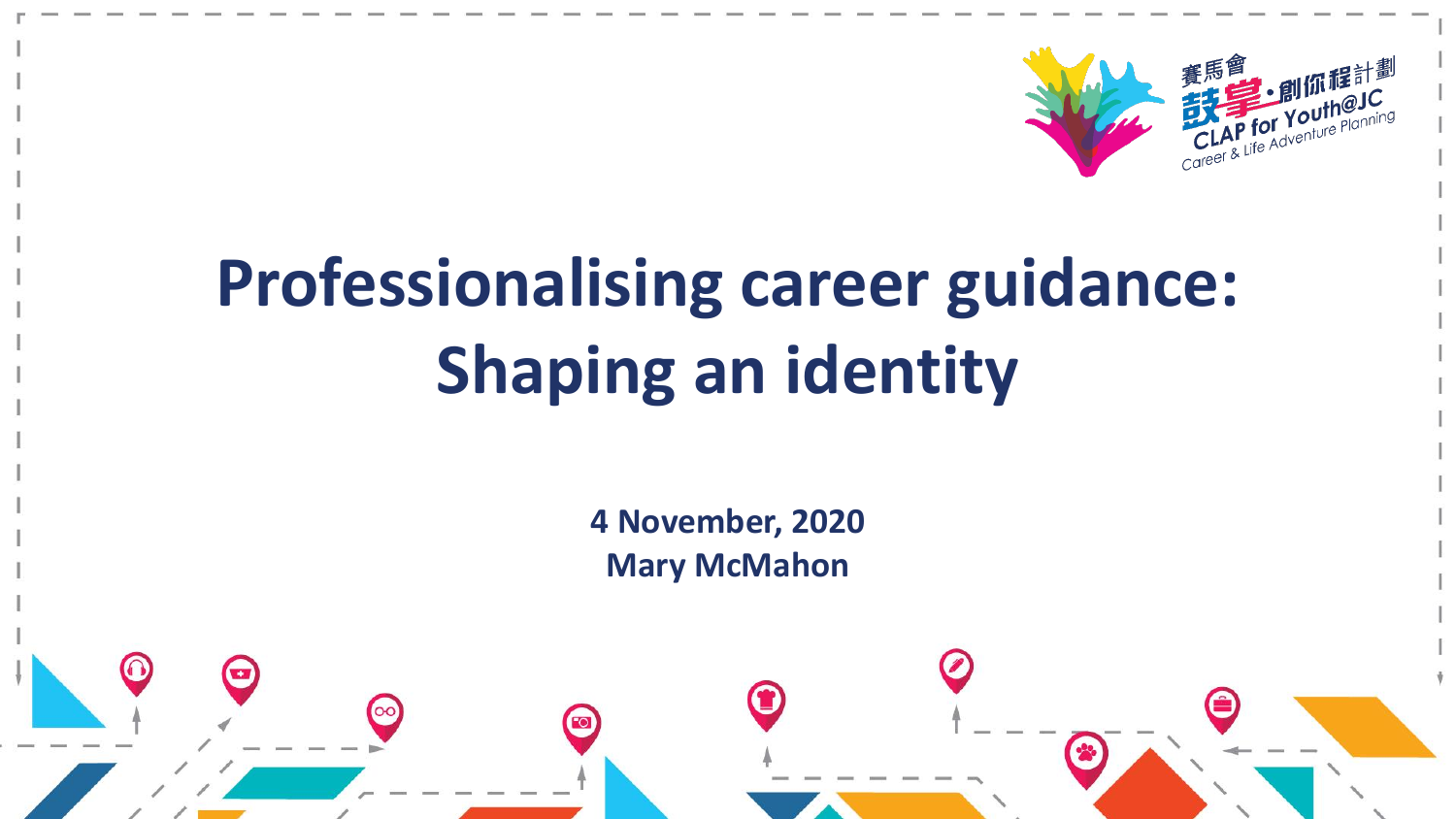• **Who am I?**

• **Who are you?**

• **What do you do?**

• **What is career guidance?**

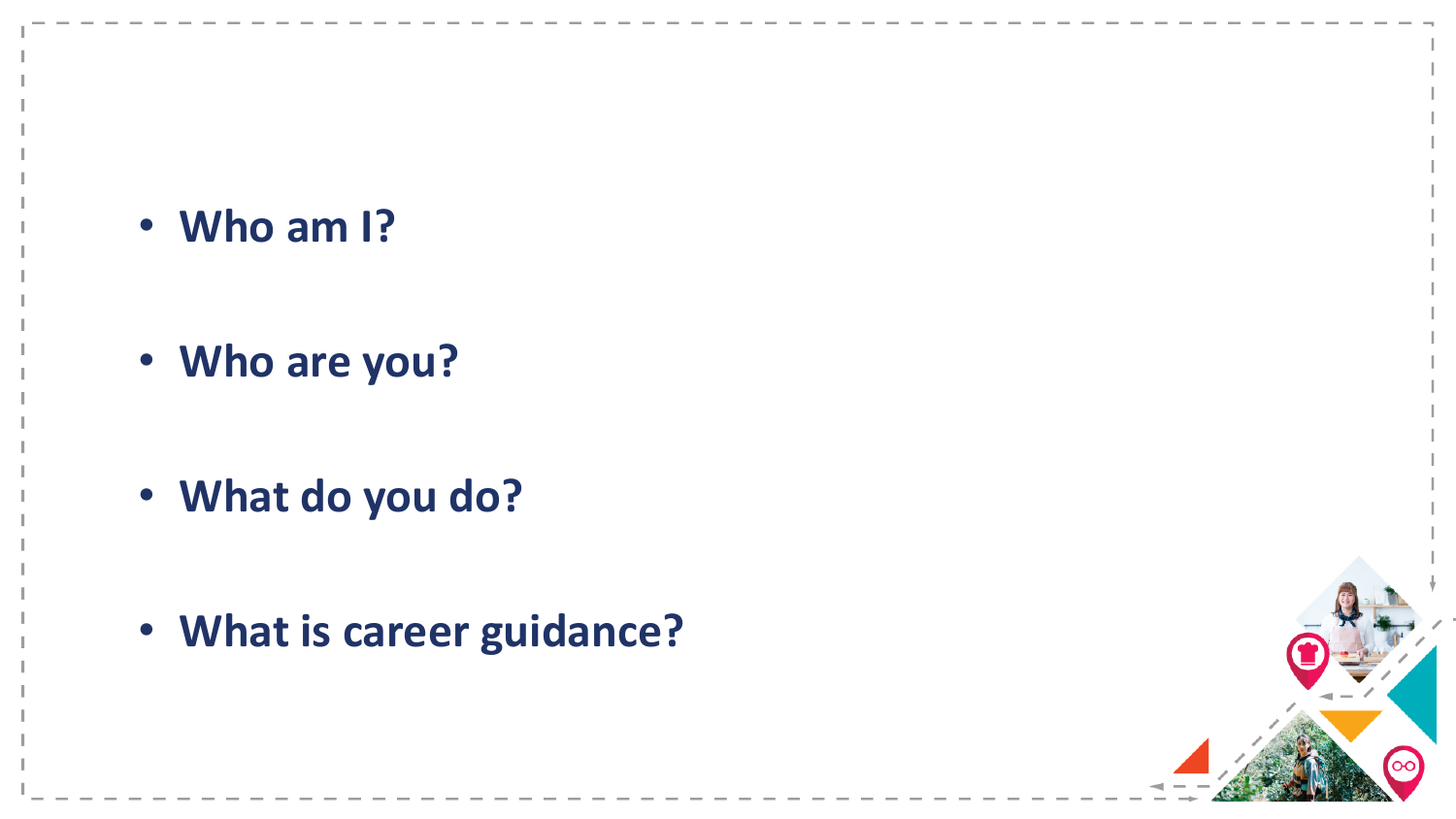### **Identity**

- **Sense of self** 
	- **Self-awareness**
	- **Self-definition**
	- **Self-belief**
	- **Self-perception**
	- **Self-understanding**
- **Identities are constructed socially through interaction**
- **Individuals may hold multiple identities**

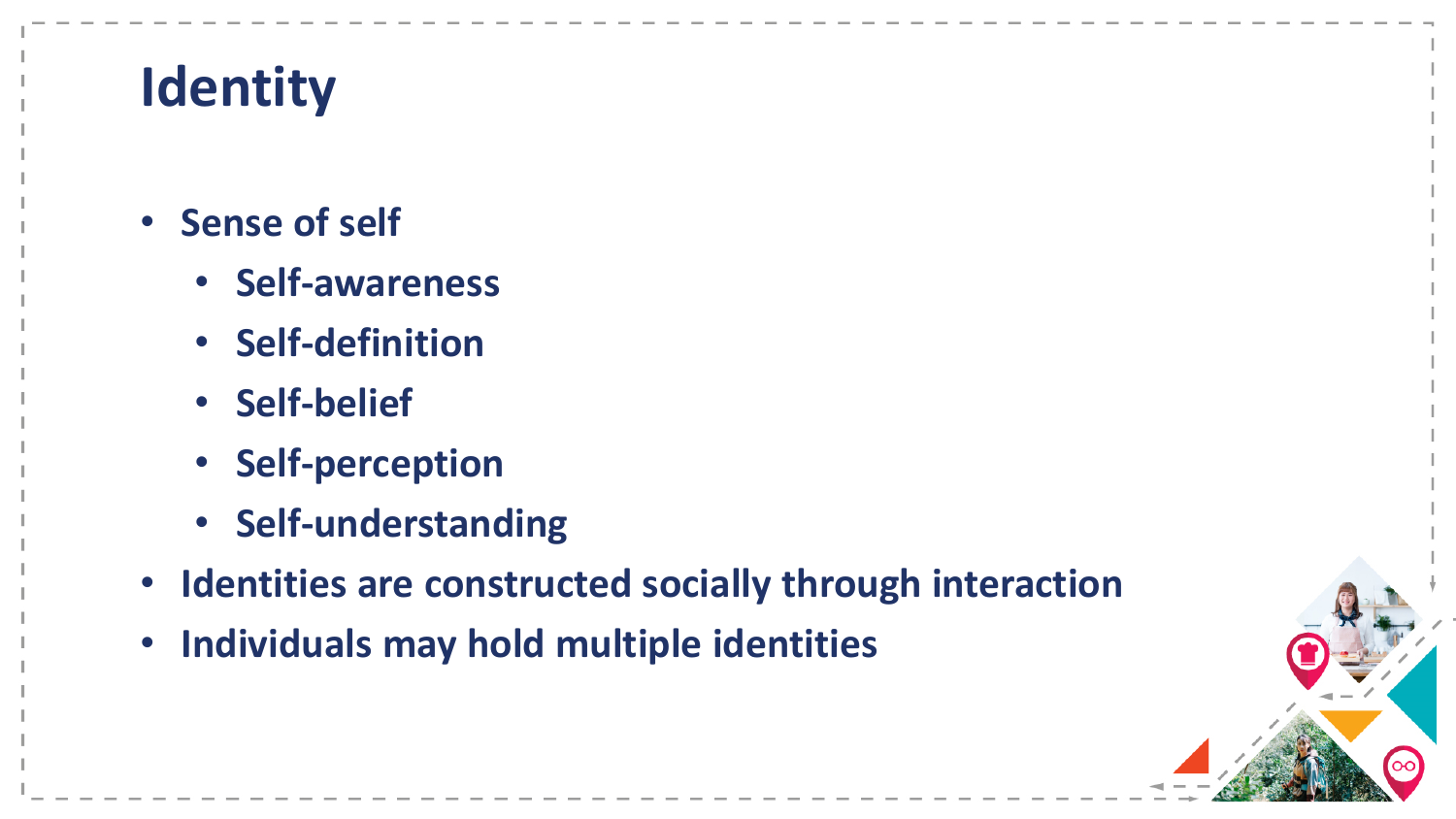#### **Professional identity**

- **how people define themselves in professional work roles (O'Reilly et al., 2020)**
- **manifests in the connection between professional people and professional occupations**
- **associated with specialist knowledge and expertise related to initial professional learning at university level, ongoing professional development (Billett, 2014) and membership in a professional organisation (Lester, 2009)**
- **reflected in the titles professionals use to define their roles (Oen & Cooper, 1988)**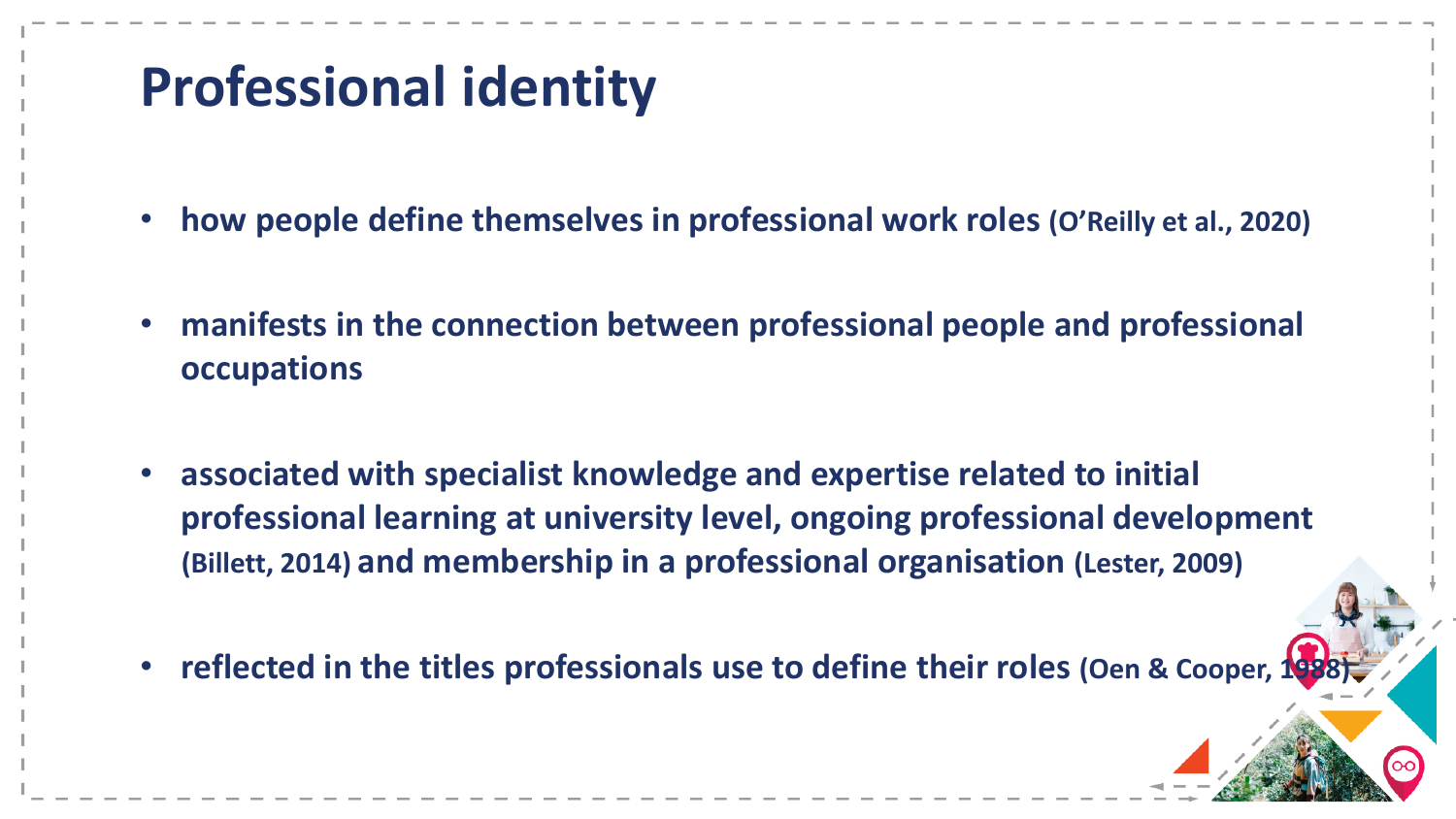#### **What is a profession?**

• **'recognised occupations that require specialised knowledge, training, and skills'** 

**(O'Reilly et al., 2020, p. 79)**

• **'a disciplined group of individuals who adhere to ethical standards and who hold themselves out as, and are accepted by the public as possessing special knowledge and skills in a widely recognised body of learning derived from research, education and training at a high level, and who are prepared to exercise this knowledge and skills in the interest of others'** 

**(Australian Council of Professions, 2003)**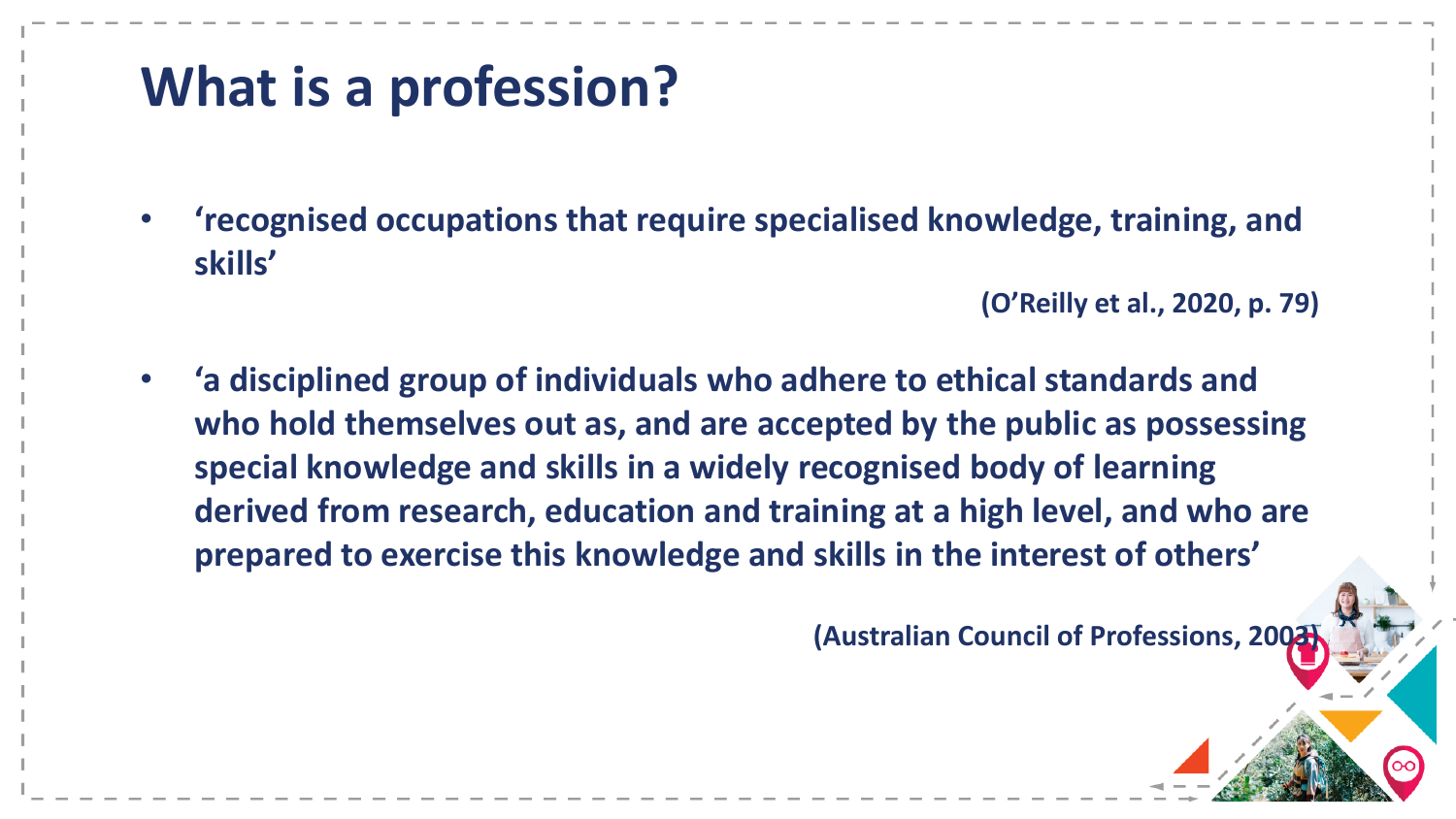#### **Elements of a profession**

- **A profession must have the following elements:**
	- **A systematic body of theory or knowledge**
	- **Authority and credibility**
	- **Community sanction, or regulation and control of its members**
	- **Code of ethics**
	- **Professional culture, or a culture of values, norms and symbols**

**(Greenwood, 1957)**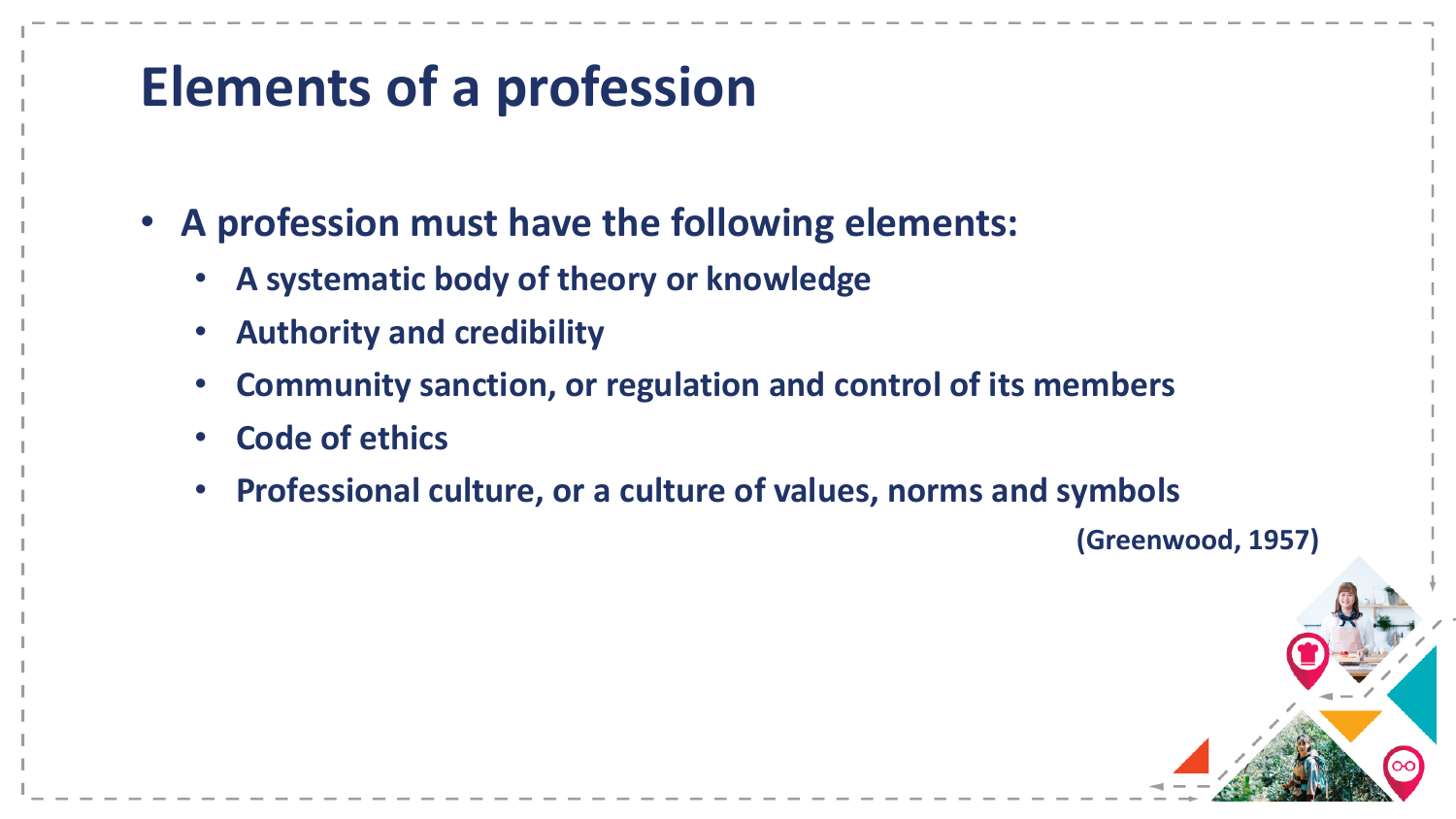#### **Is career guidance a profession?**

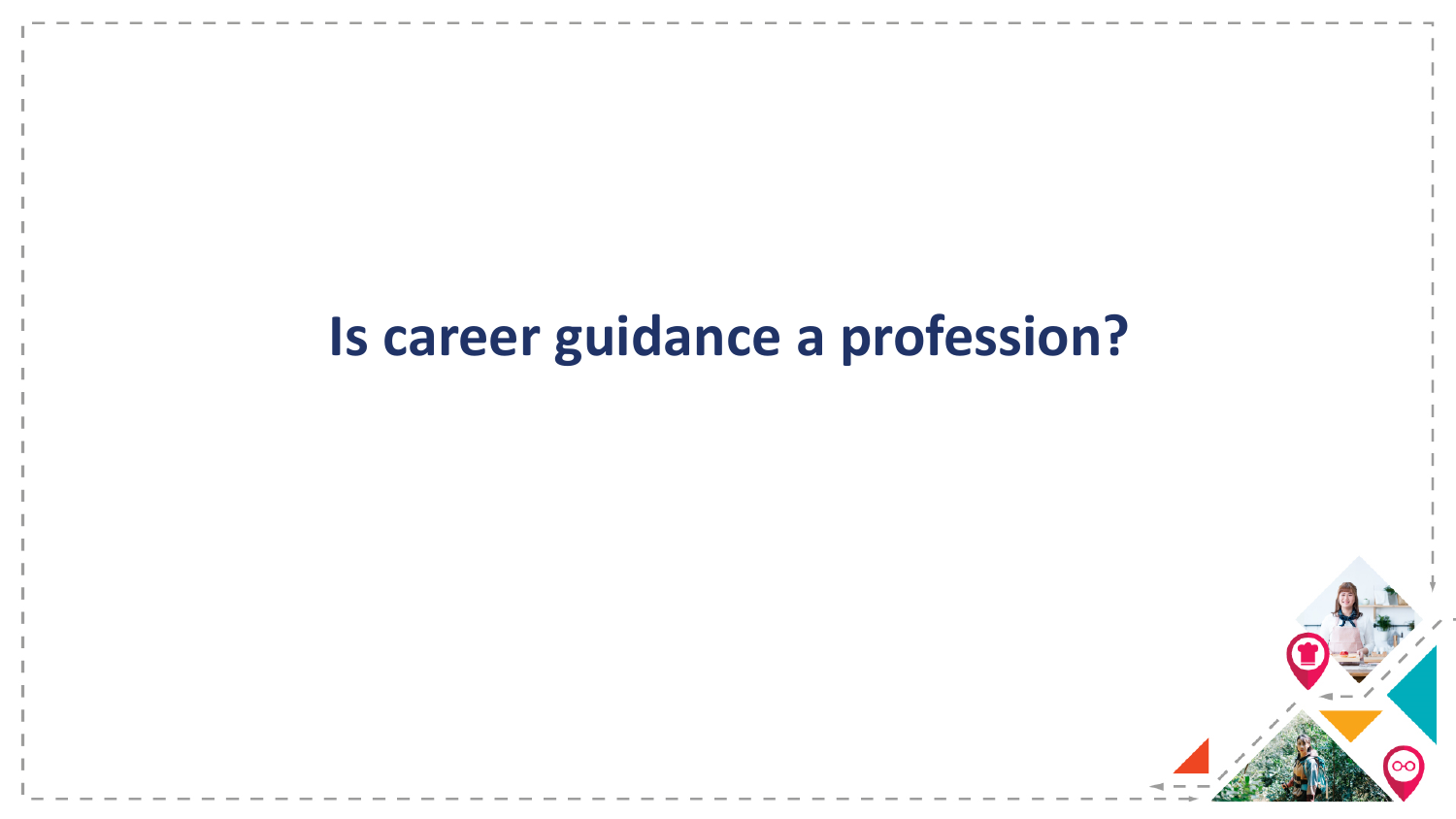#### **Brief history of career guidance**

- **Three interrelated factors**
	- **Social reform response to labour market transformation during the industrial revolution**
	- **Concern about the educational outcomes and school to work transitions of young people**
	- **A "soft policy instrument" (Hooley et al., 2018, p. 17; Watts, 1998, p. 5) for policy makers by serving their social inclusion, educational, and labour market policy agendas**
- **Social justice**
- **Primarily western**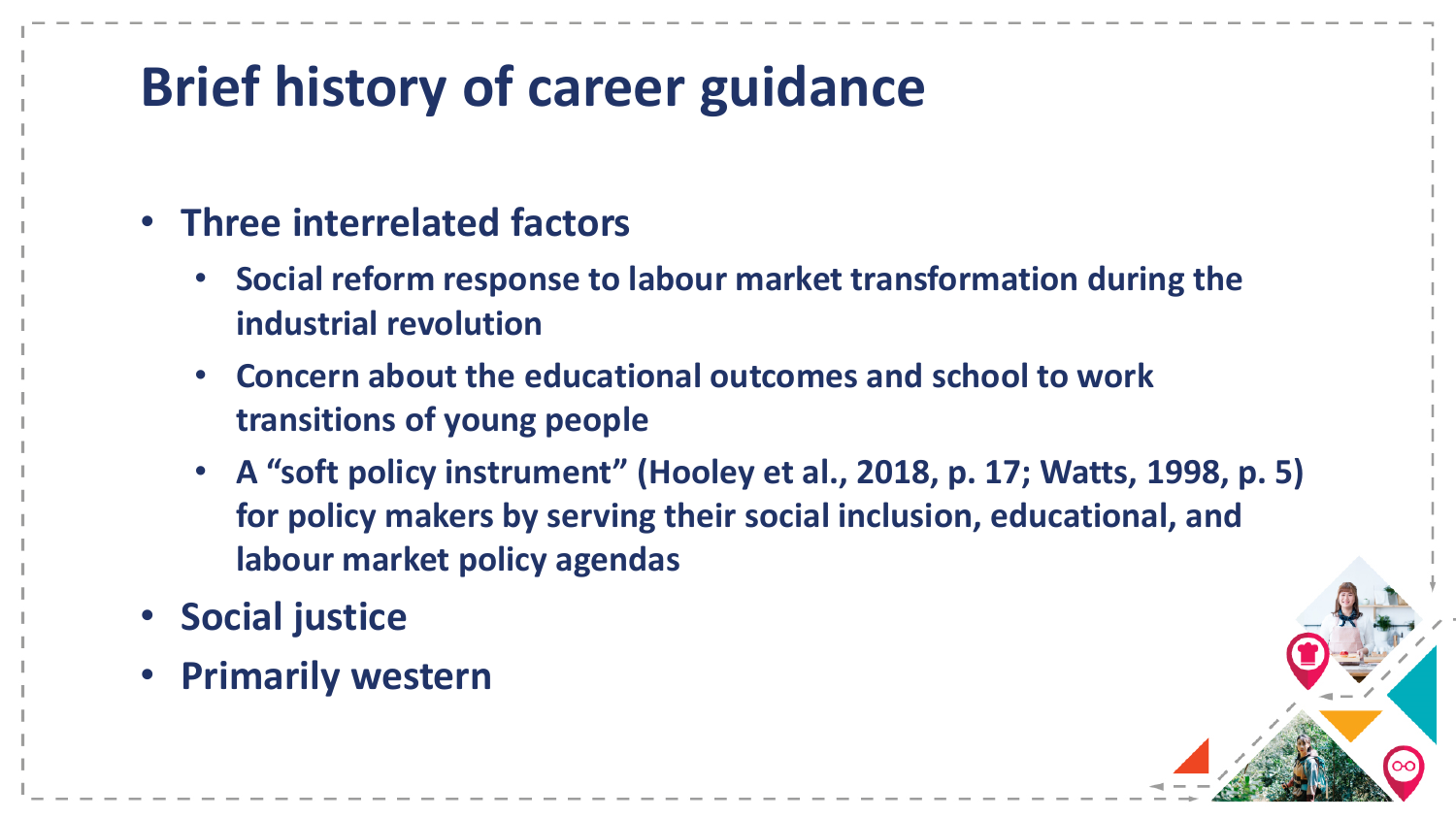#### **OECD international review of career guidance**

• **"career guidance is weakly professionalised in most countries" (OECD, 2004, p. 93)**

• **"In many countries insufficient training, inappropriate training, or both, constitute significant barriers to the capacity of career guidance services to contribute to the implementation of lifelong learning and active labour market policies."** 

**(OECD, 2004, p. 93)**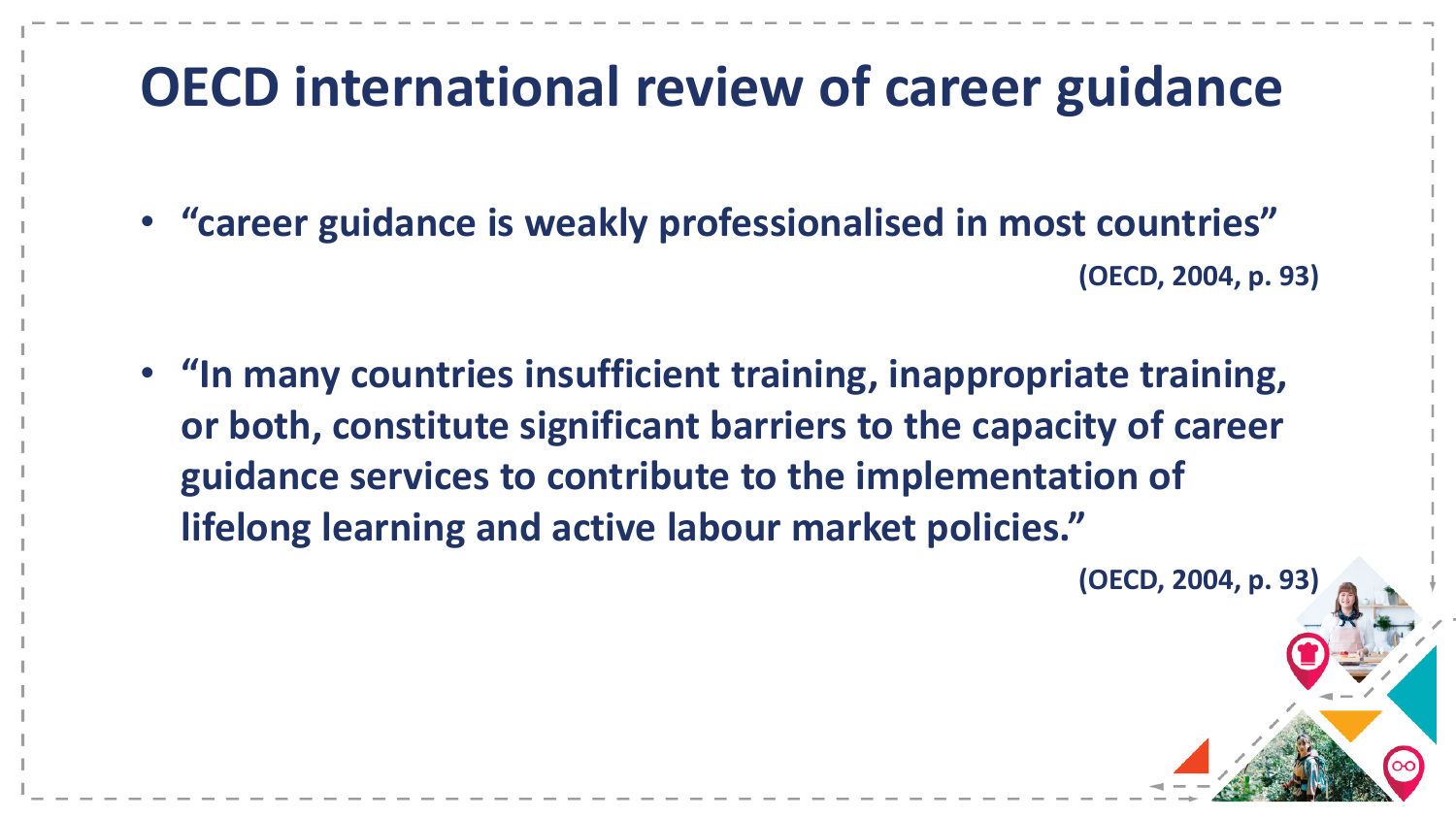#### **Professionalisation**

• **'professionalisation is complex and involves developing systems and procedures to claim the autonomy, status, and social acceptance accorded to other professions … professionalising a field requires a prodigious and sustained effort'**

**(O'Reilly et al., 2020, p. 83)**

- **5 Es of professionalisation**
	- **Education**
	- **Ethics**
	- **Experience**
	- **Examination**
	- **Entity**

**(Professional Standards Councils, nd)**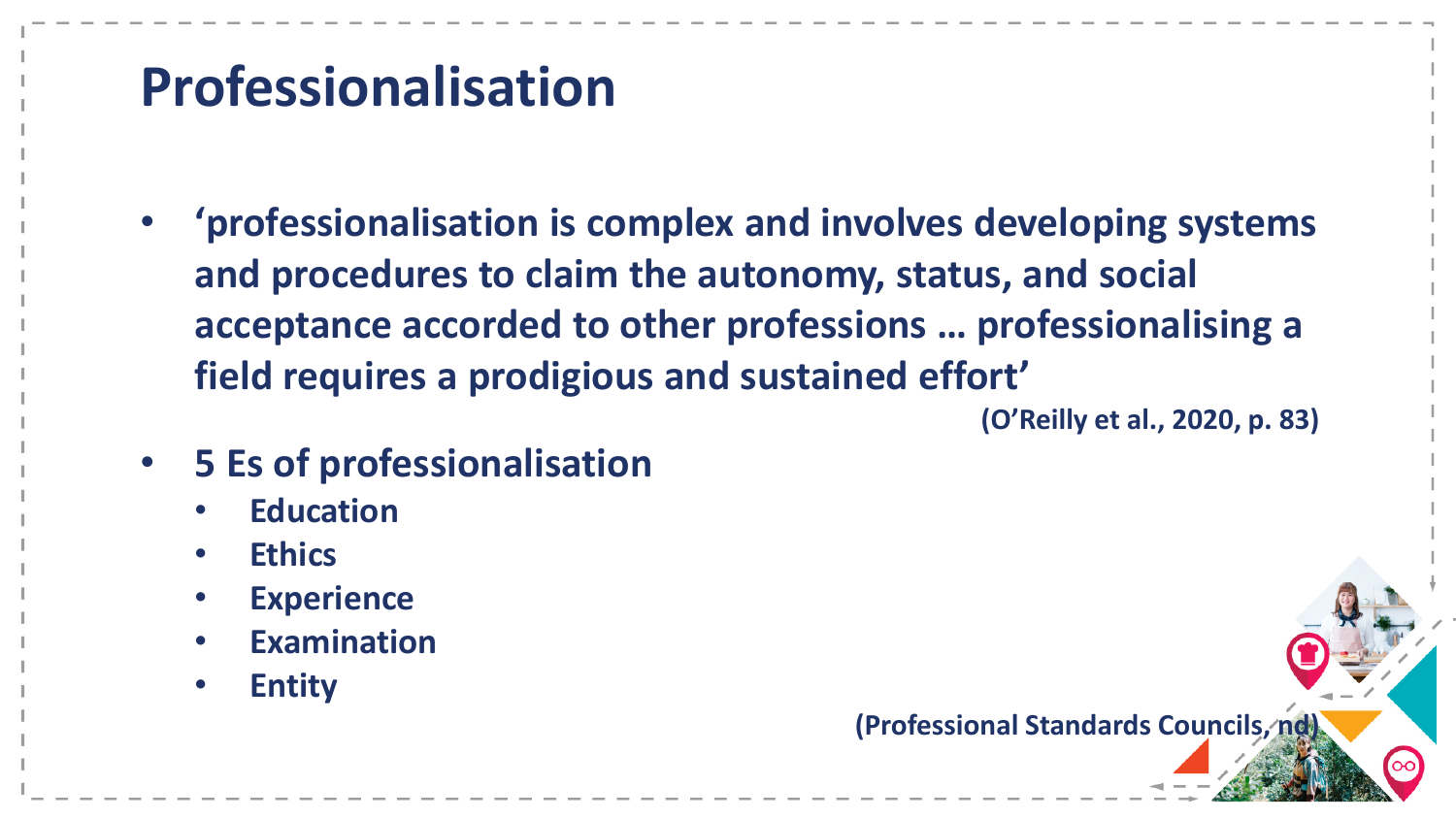#### **Professional standards**

- **Define the career industry, its membership and its services**
- **Recognise the diverse skills and knowledge of career practitioners**
- **Guide practitioner entry into the industry**
- **Provide a foundation for designing career practitioner training**
- **Provide quality assurance to the public and other stakeholders**
- **Establish a benchmark against which career practitioners can be assessed, evaluated and judged by their peers and by others**
- **Require career practitioners to undertake continuing professional development**
- **Create an agreed terminology for the industry**

**(adapted from National Steering Committee for Career Development Guidelines & Standards, 2004)**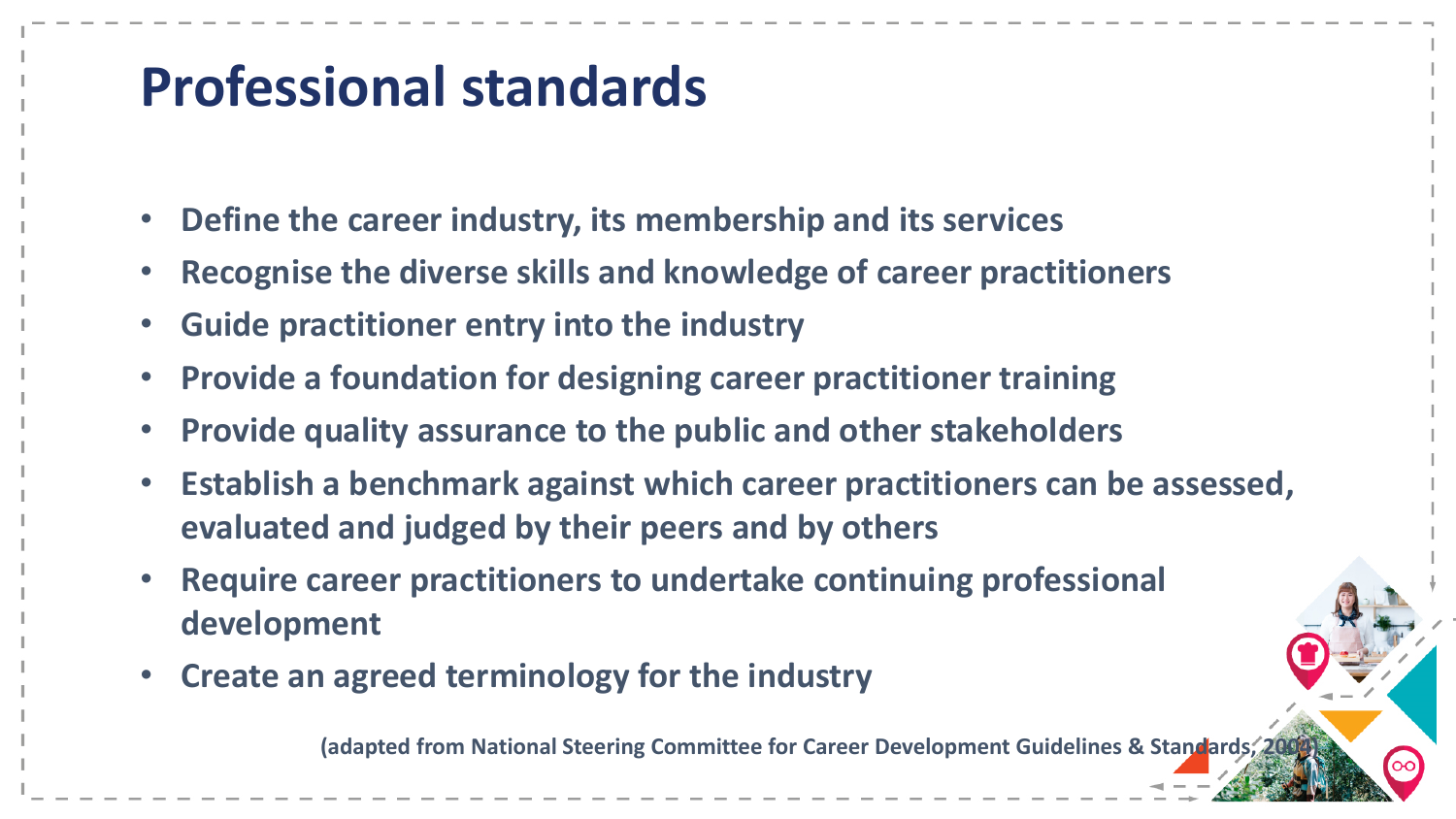#### **Professional standards**

- **Elements of the professional standards**
	- **Terminology**
	- **Membership of the Profession**
	- **A Code of Ethics**
	- **Entry-Level Qualifications**
	- **Continuing Professional Development (CPD)**
	- **Competency Guidelines**

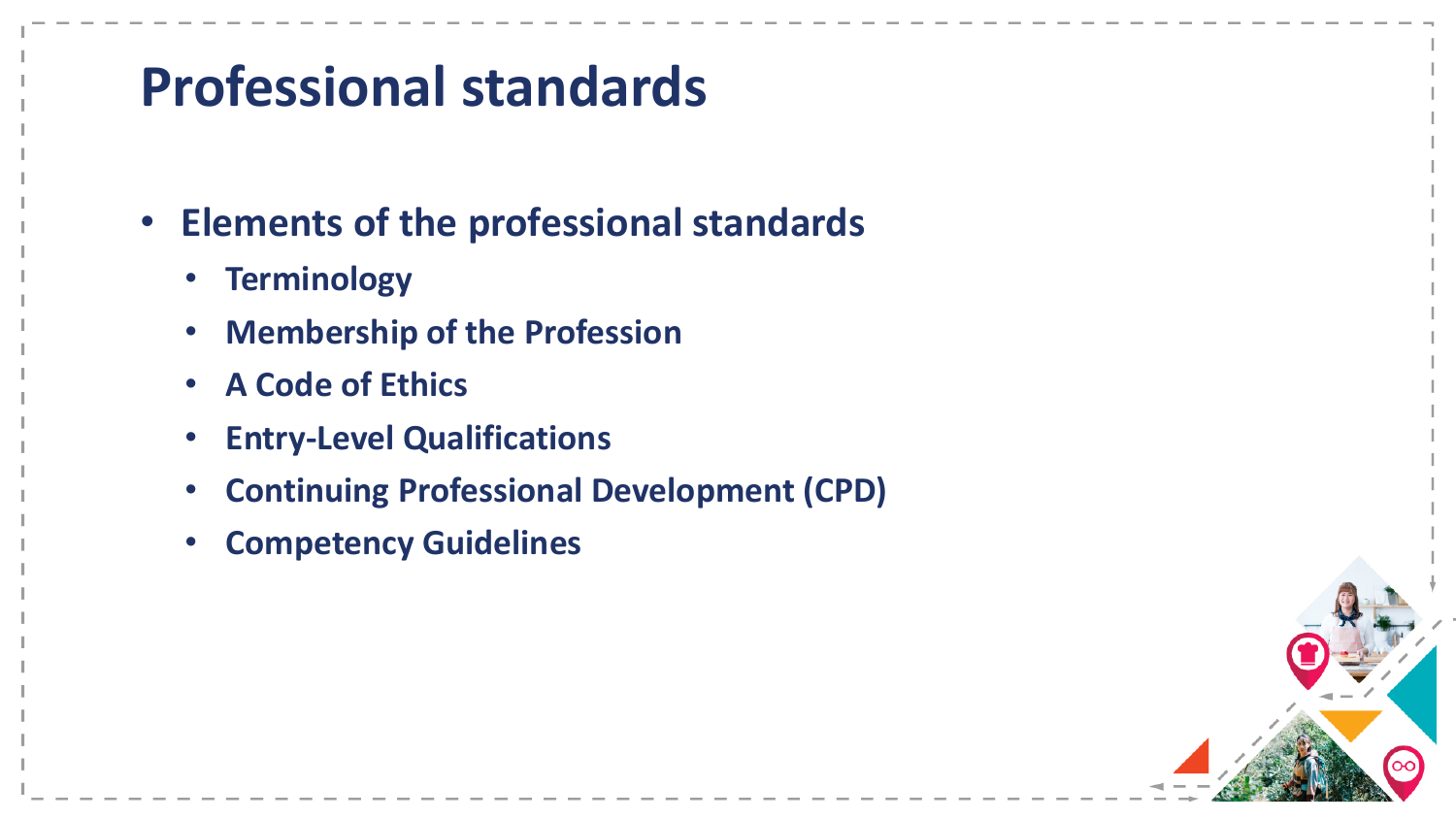#### **Do professional standards make a difference?**

#### • **YES**

- **Professional identity**
	- **It is important the industry has developed professional standards (98%)**
	- **I belong to a national profession (90%)**
	- **The career development profession is defined through professional standards (91%)**
- **Professional practice**
	- **I now maintain PD records (95%)**
- **Service delivery**
	- **Standards will improve delivery of career development services (91%)**

**(Career Industry Council of Australia, 2012)**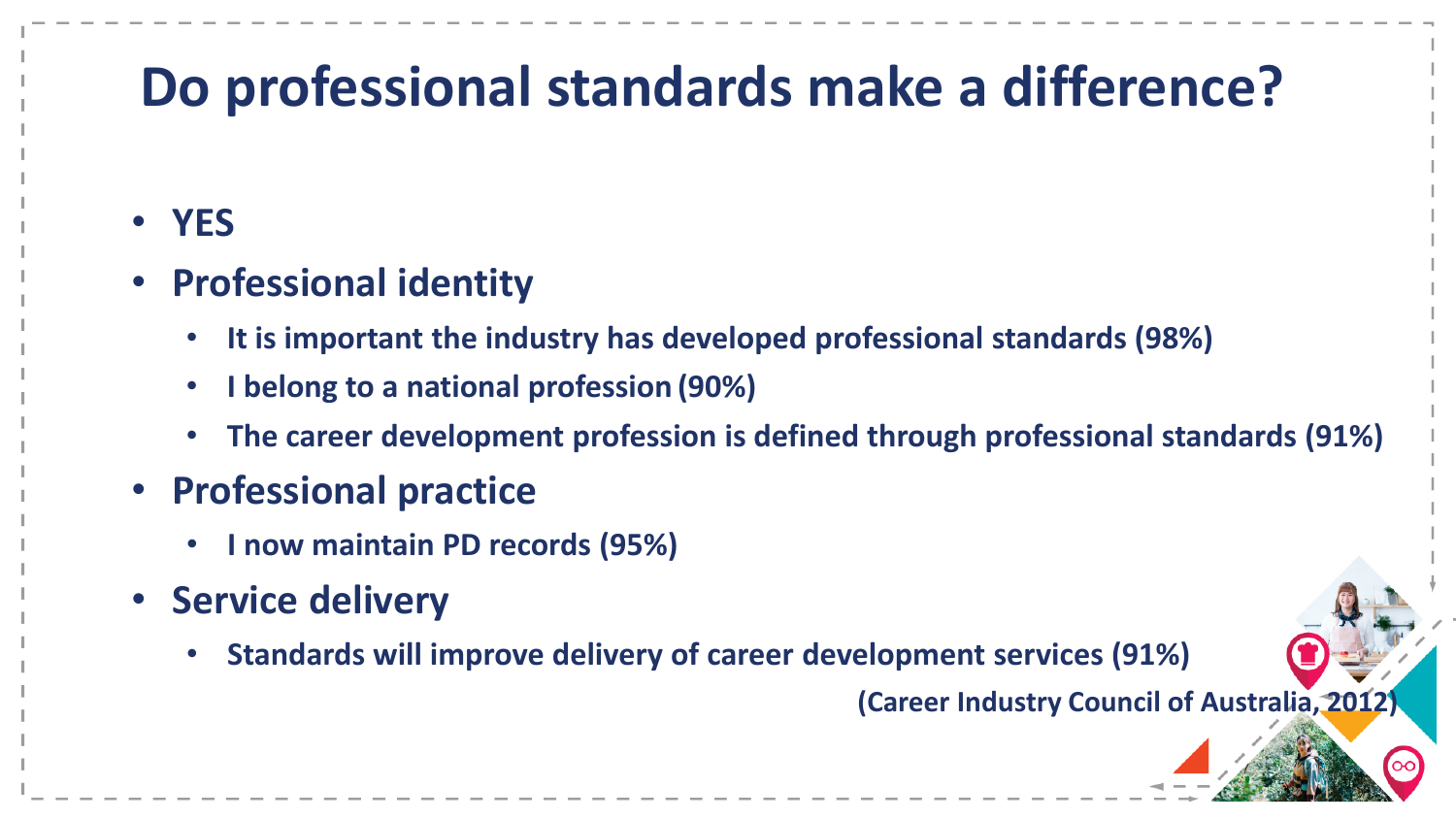#### **Do professional standards make a difference?**

- **YES**
- **Training**
	- **It is important that:**
		- **career development courses are endorsed by CICA (86%)**
		- **entry into the profession has been clarified by the Professional Standards (90%)**

**(Career Industry Council of Australia, 2012)**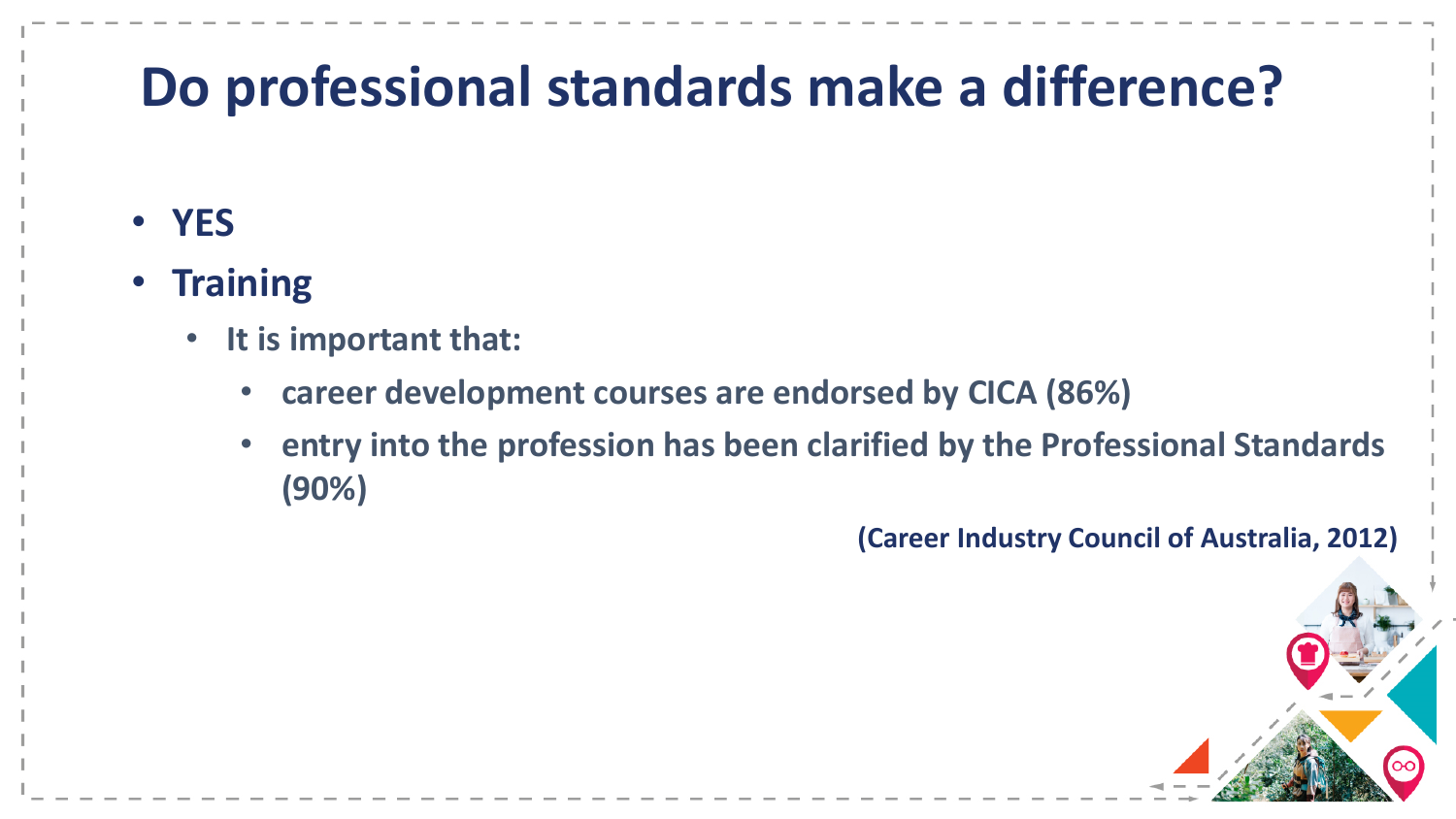#### **Is career guidance a profession?**

• **'Although similar to other professions, recognition by governments, employers, and the public of an identity for career development as a profession is not the same as for other fields.'**

**(O'Reilly et al., 2020, p. 84)**

- **Some challenges**
	- **Entry to the profession**
	- **Multiple titles**
	- **Multiple settings**
	- **Isolation**
	- **Public acceptance of the profession**
	- **Internationalisation of career guidance**

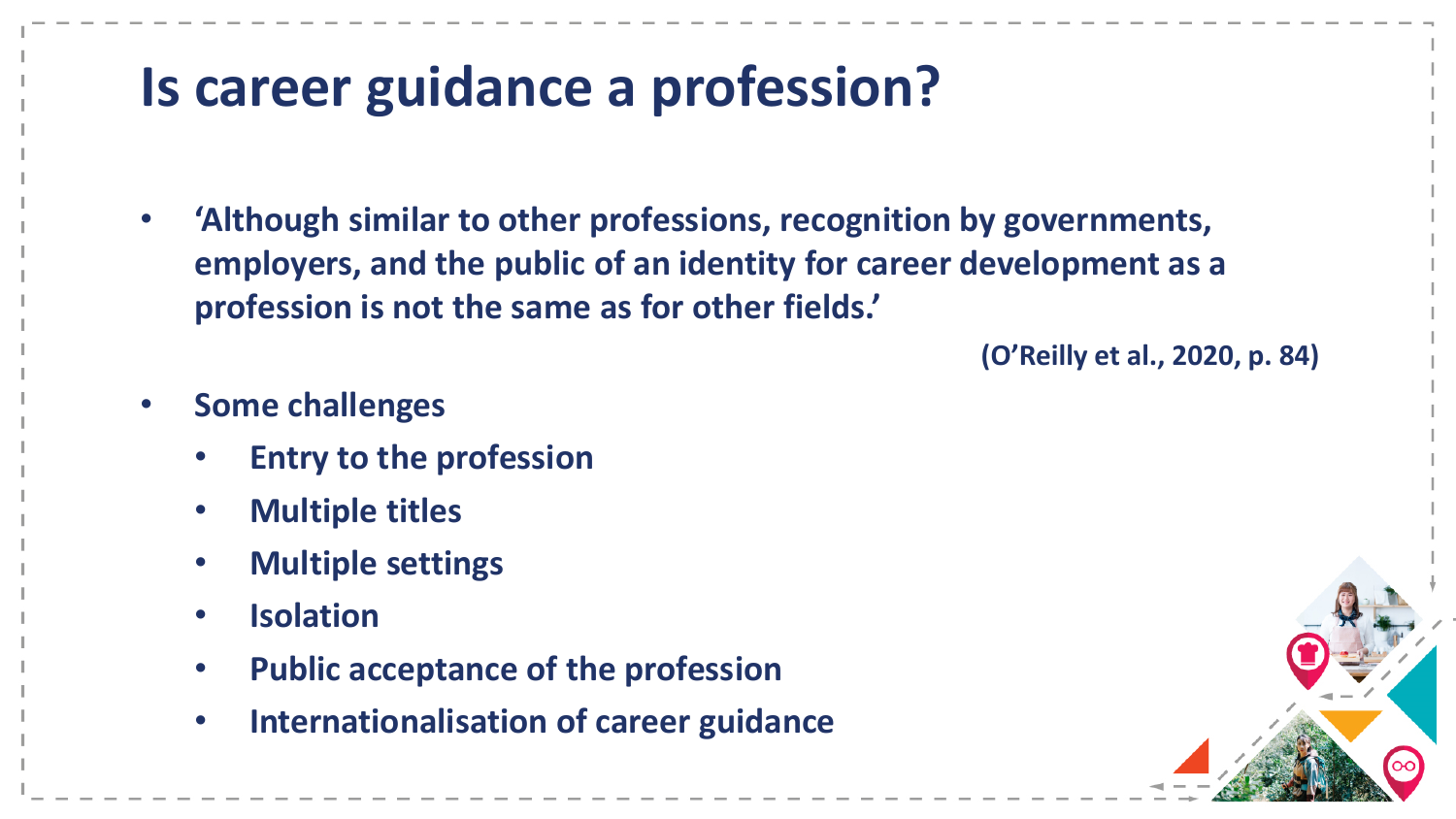## **Professionalising career guidance: Shaping an identity**

• **Career guidance 'has over time been constructing a distinct professional identity within changing social and cultural contexts.' (O'Reilly et al., 2020, p. 83)**

• **'Professional identity is not static but fluid; it is strongly influenced by how we see ourselves, how we perceive others perceive us and how we are viewed by society at large.'** 

**(Neary, 2014)**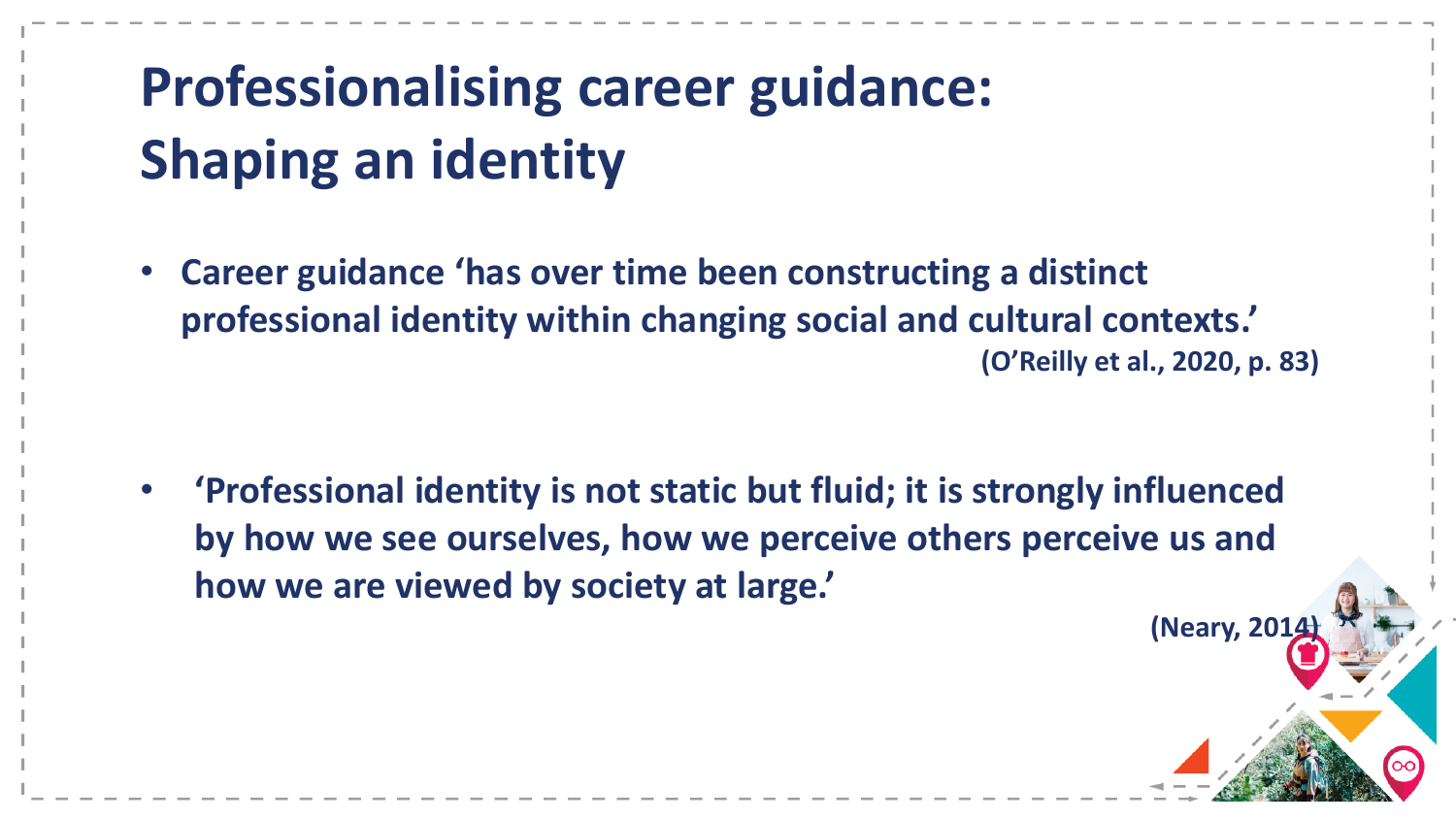#### **References**

Australian Council of Professions. (2003). What is a profession. Retrieved from https://www.professions.org.au/what-is-a-professional/

Billett, S. (2014). Mimetic learning at work: Learning through and across professional working lives. In S. Billett, C. Harteis, & H. Gruber (Eds.), *International handbook of research in professional and practice-based learning (pp. 887–909). Springer.* 

Career Industry Council of Australia. (2012). *Review of professional standards for Australian career development practitioners.* Career Industry Council of Australia.

Greenwood, E. (1957). Attributes of a Profession. *Social Work, 2*, 44-55.

Hooley, T., Sultana, R. G., & Thomsen, R. (2018). The neoliberal challenge to career guidance: Mobilising research, policy and practice around social justice. In T. Hooley, R. G. Sultana, & R. Thomsen (Eds.), *Career guidance for social justice: Contesting neoliberalism* (pp. 1-27). Routledge.

Lester, S. (2009). Routes to qualified status: Practices and trends among UK professional bodies. *Studies in Higher Education, 34*(2), 223–236.

Neary, S. (2014). Professional identity: What I call myself defines who I am. *Career Matters, 2* (3), 14-15

Oen, C., & Cooper, M. (1988). Professional identity and the information professional. *Journal of the American Society for Information Science, 39*(5), 355–357.

OECD. (2004). *Career guidance and public policy: Bridging the gap*. OECD.

O'Reilly, V., McMahon, M., & Parker, P. (2020). Career development: Profession or not? *Australian Journal of Career Development, 29*, 79-86. Professional Standards Council. (nd). *Our models of professionals*. https://www.psc.gov.au/what-is-a-profession/academic-view Watts, A. G. (1998). *Reshaping career development for the 21st century. Inaugural professorial lecture. Centre for Guidance Studies,* University of Derby.